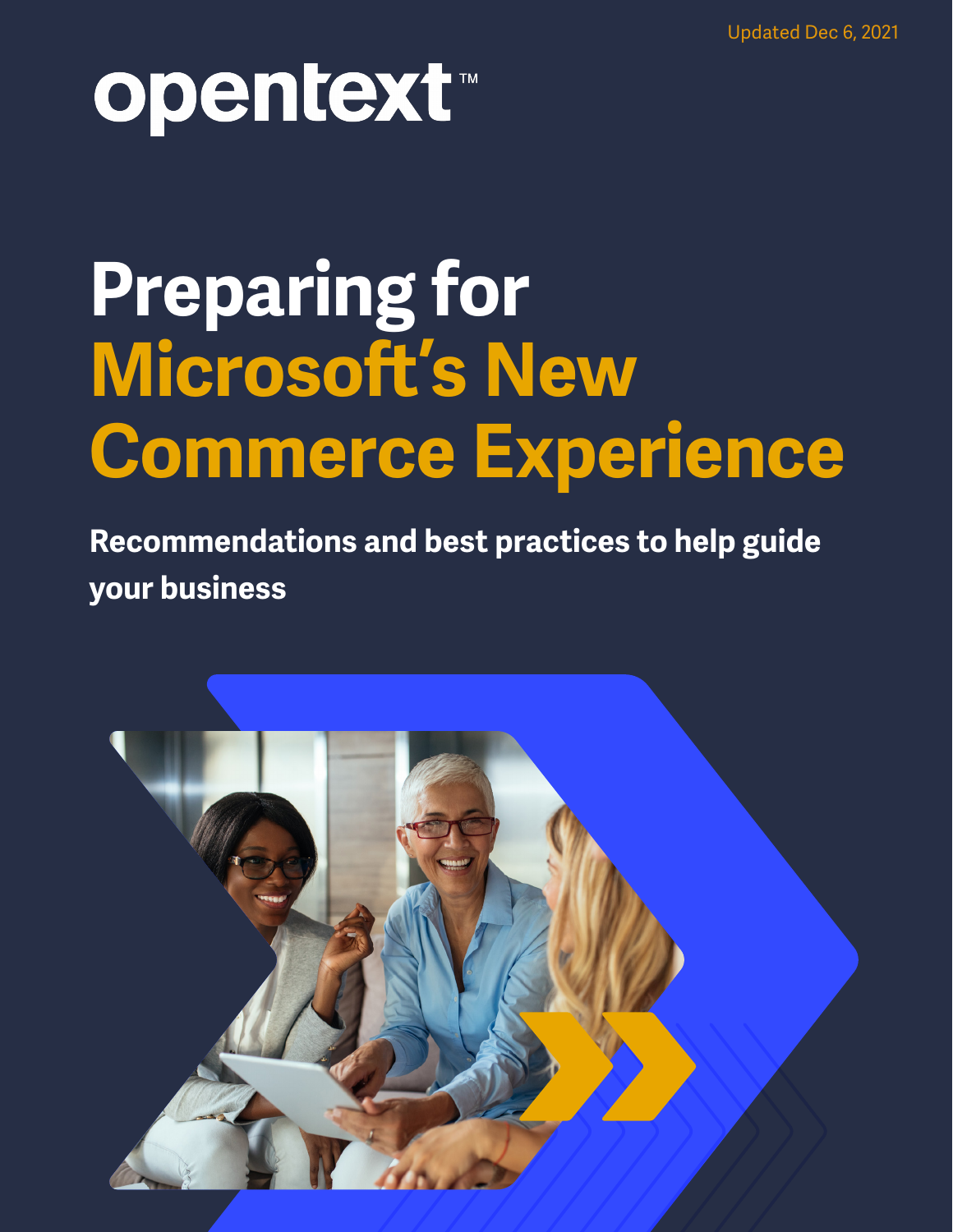### **What is the Microsoft New Commerce Experience?**

Microsoft recently unveiled a multi-stage, multi-year investment in the Cloud Solution Provider (CSP) program to help companies reduce complexity and achieve better purchasing flexibility. The new commerce experience brings the CSP program into alignment with other programs, such as the Enterprise Agreement. It and includes new licensing and monthly subscription options so that all customers have a consistent purchasing experience and are subject to the same terms and conditions for cloud purchases regardless of the Microsoft sales motion.

OpenText is here to help our partners navigate these changes and the corresponding effects on your business.

## **What is the timeline and what does that mean for you?**

The New Commerce Experience will be generally available starting in January 10, 2022, and Microsoft will require all new subscriptions to take place in NCE starting March 10, 2022. The NCE launch promotional period (January 10, 2022 to June 30, 2022) is designed to ease the transition.

#### **Here are key dates that will drive transition decisions:**

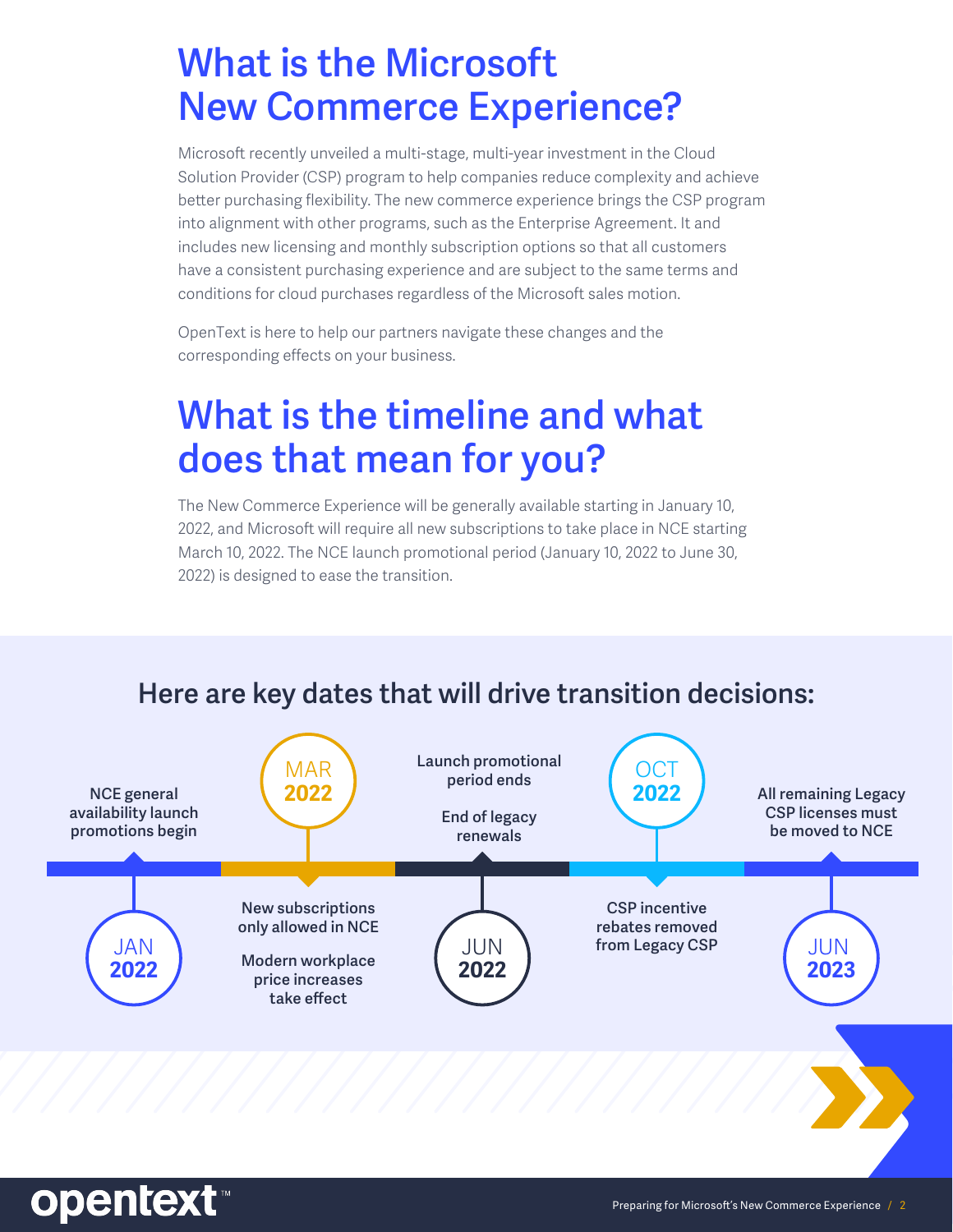## **Things to consider**